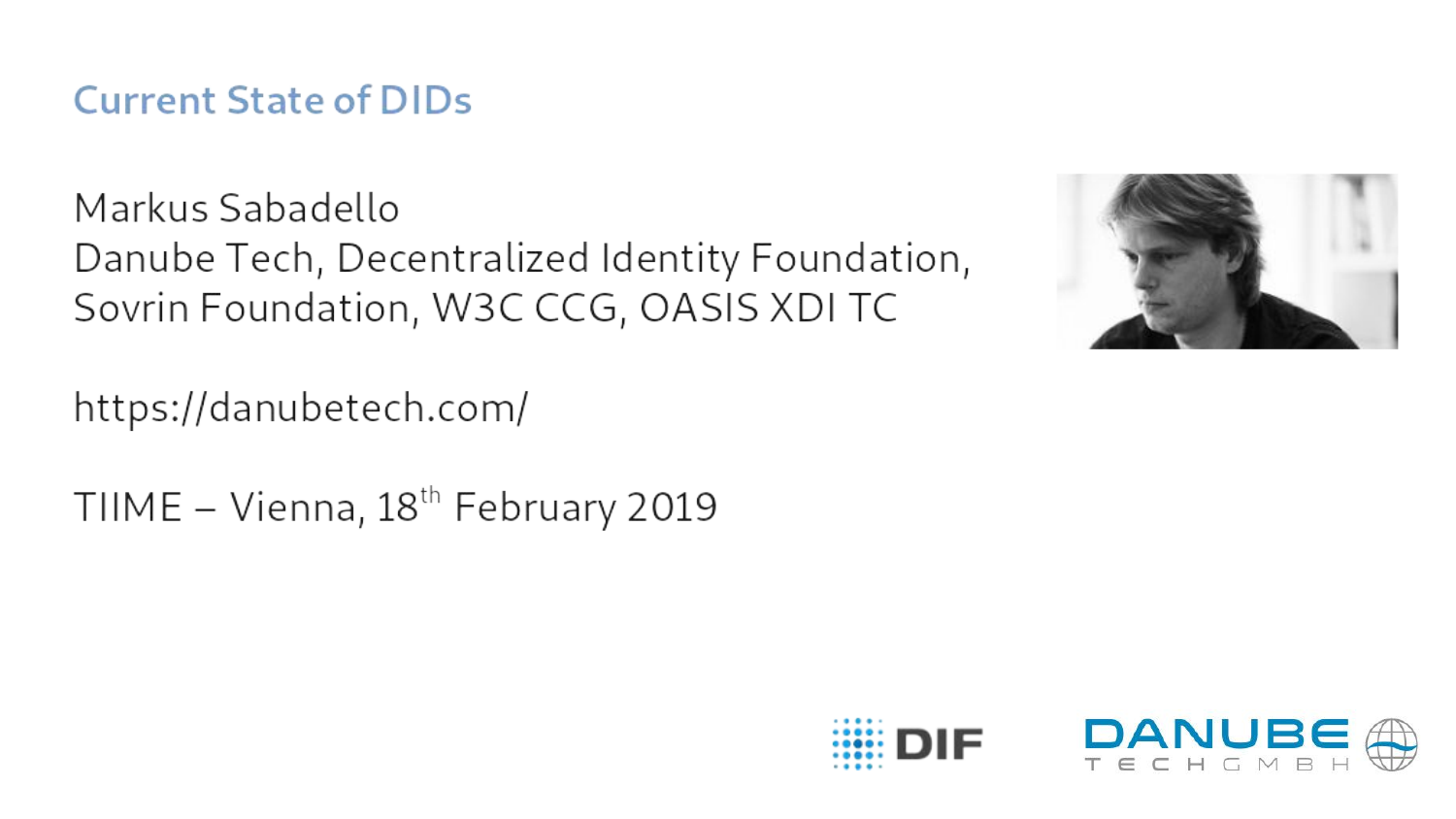

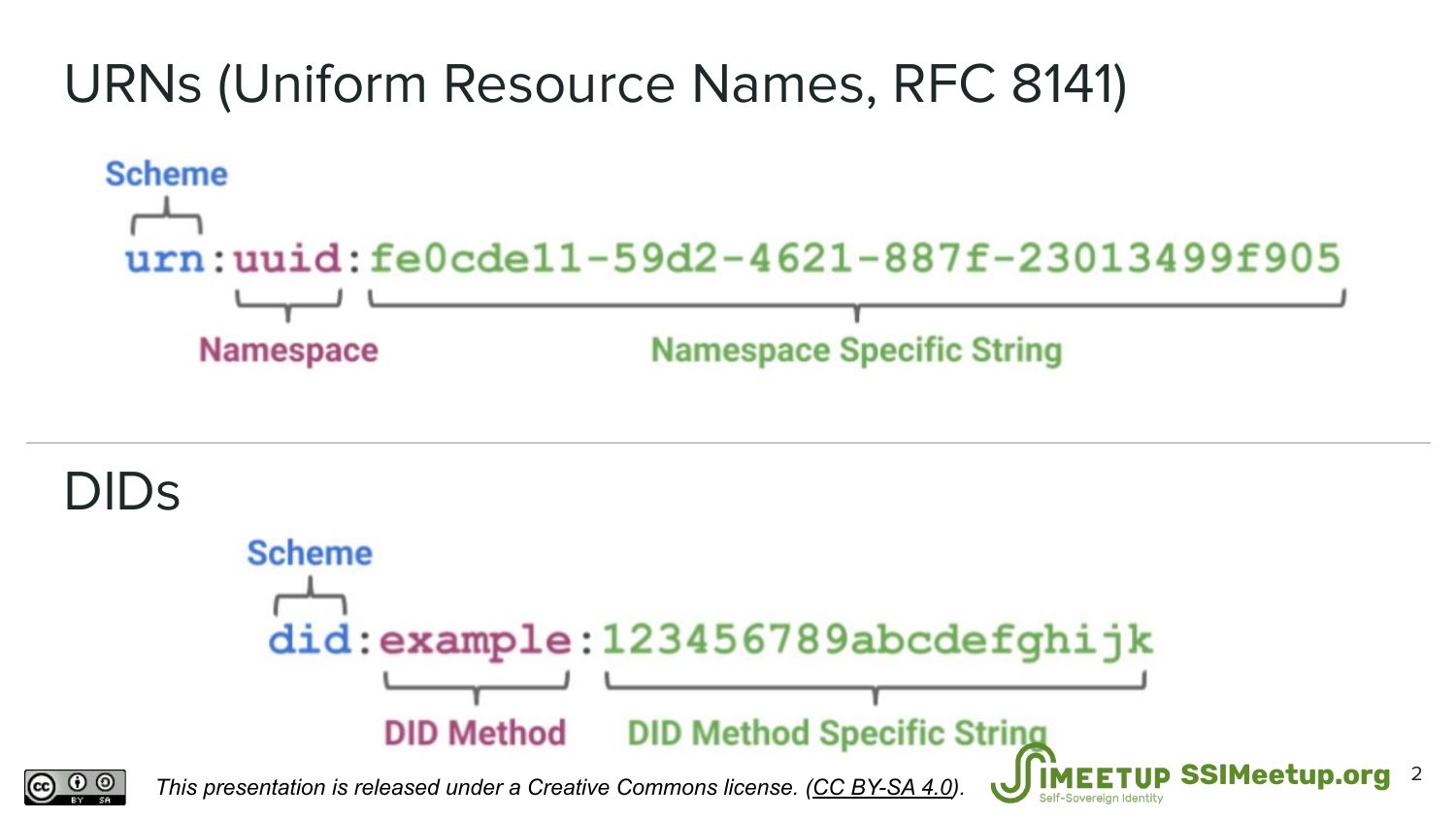## **The four core properties of a DID**

#### **1. A permanent (persistent) identifier**

It never needs to change

#### **2. A resolvable identifier**

You can look it up to discover metadata

### **3. A cryptographically-verifiable identifier**

You can prove control using cryptography

#### **4. A decentralized identifier**

No centralized registration authority is required



*This presentation is released under a Creative Commons license. (CC BY-SA 4* 

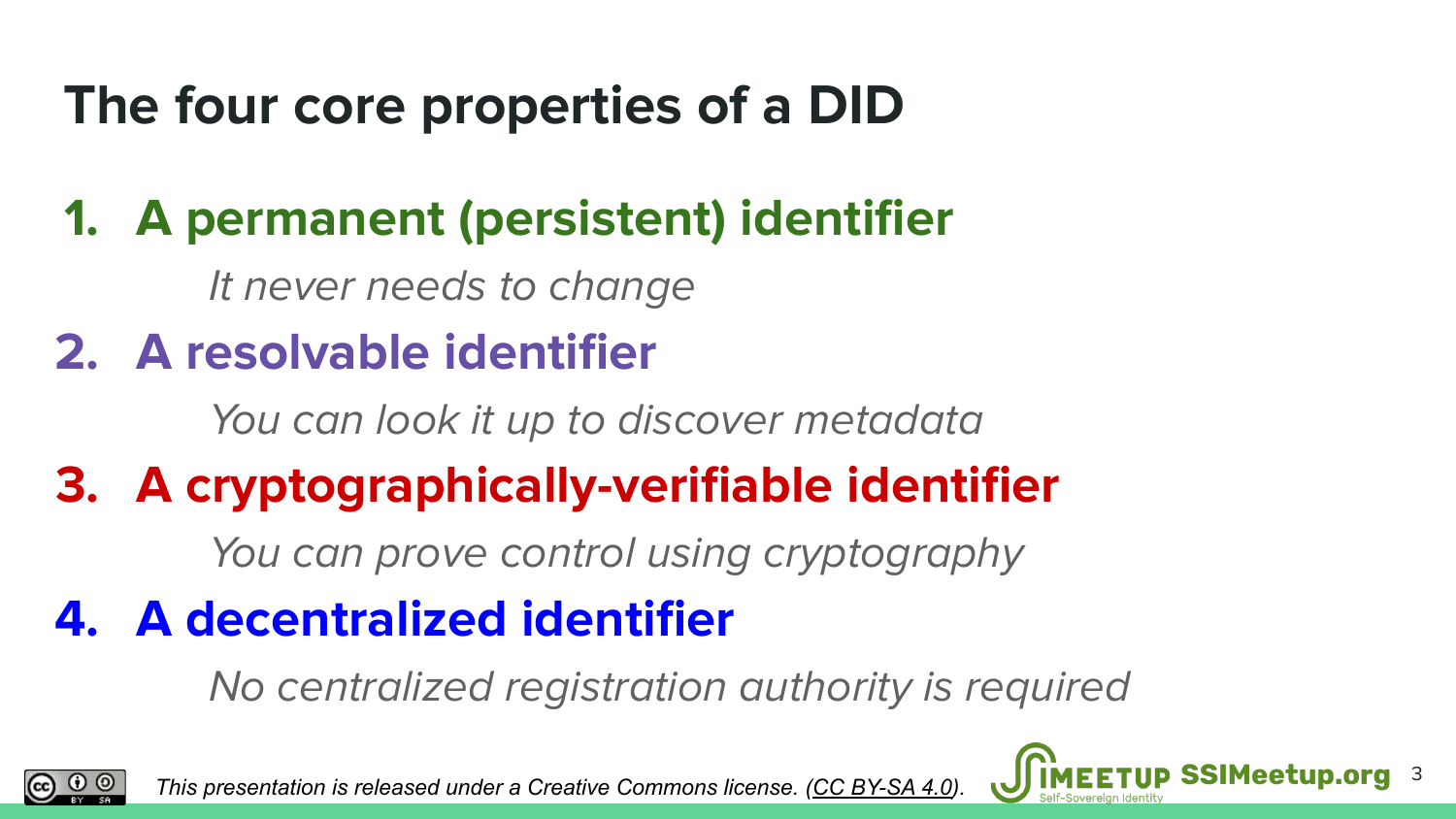## **A DID Method...**

Defines how to perform the **four CRUD operations** on a DID

- 1. **Create:** How to generate a new DID
- 2. **Read:** How to resolve a DID into a DID document
- 3. **Update:** How to write a new version of a DID document

4

4. **De-activate:** How to revoke (terminate) a DID so it no longer functions

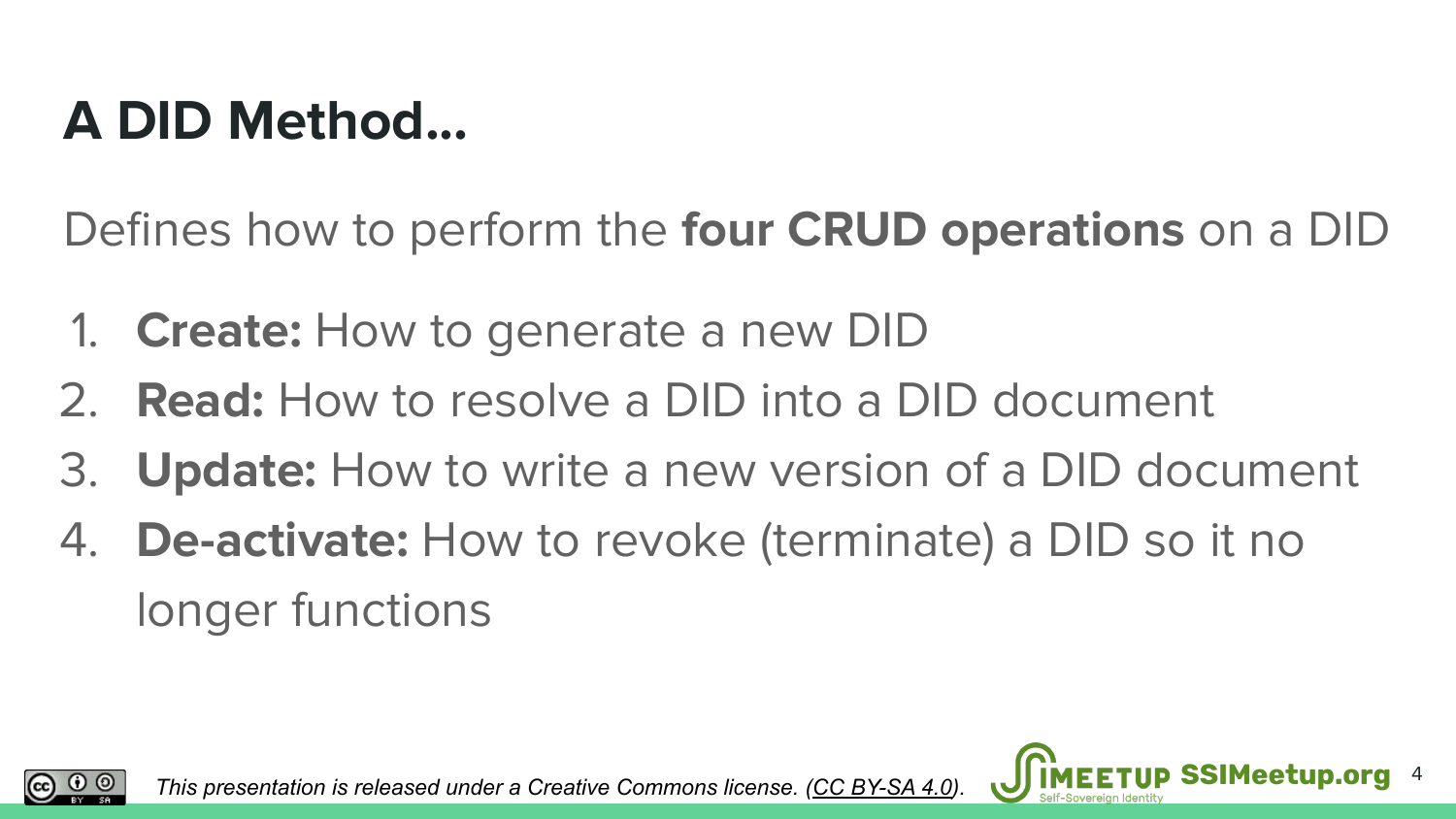## **A DID Document...**

Contains metadata for describing and interacting with the DID subject (the entity identified by the DID)

- 1. **Public keys** or other cryptographic proof material
- 2. **Service endpoints** for engaging in trusted interactions
- 3. **Authentication mechanisms** for proving control of the DID
- 4. **Other metadata**



*This presentation is released under a Creative Commons license. ([CC BY-SA 4.0\)](https://creativecommons.org/licenses/by-sa/4.0/)* 

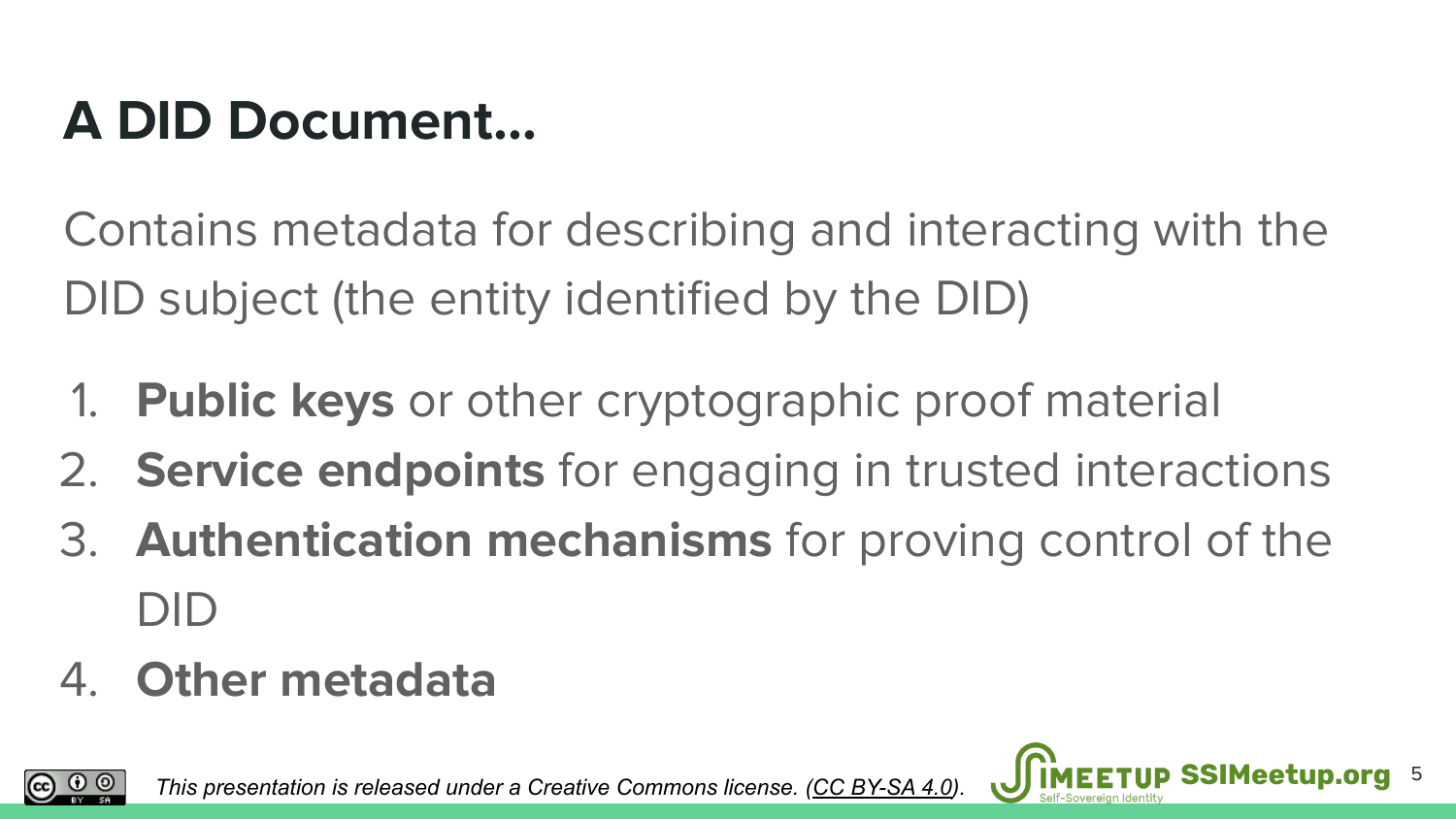## **DID Resolution...**

Is the process of using the DID to look up and retrieve a copy of the DID document

- How this is done depends on the DID method ○ Defined by the Read operation
- Different DID methods do this in different ways
- **DID Resolution** is a separate specification
	- **Not in scope** for the W3C DID Working Group

6



*This presentation is released under a Creative Commons license. (CC BY-SA 4.*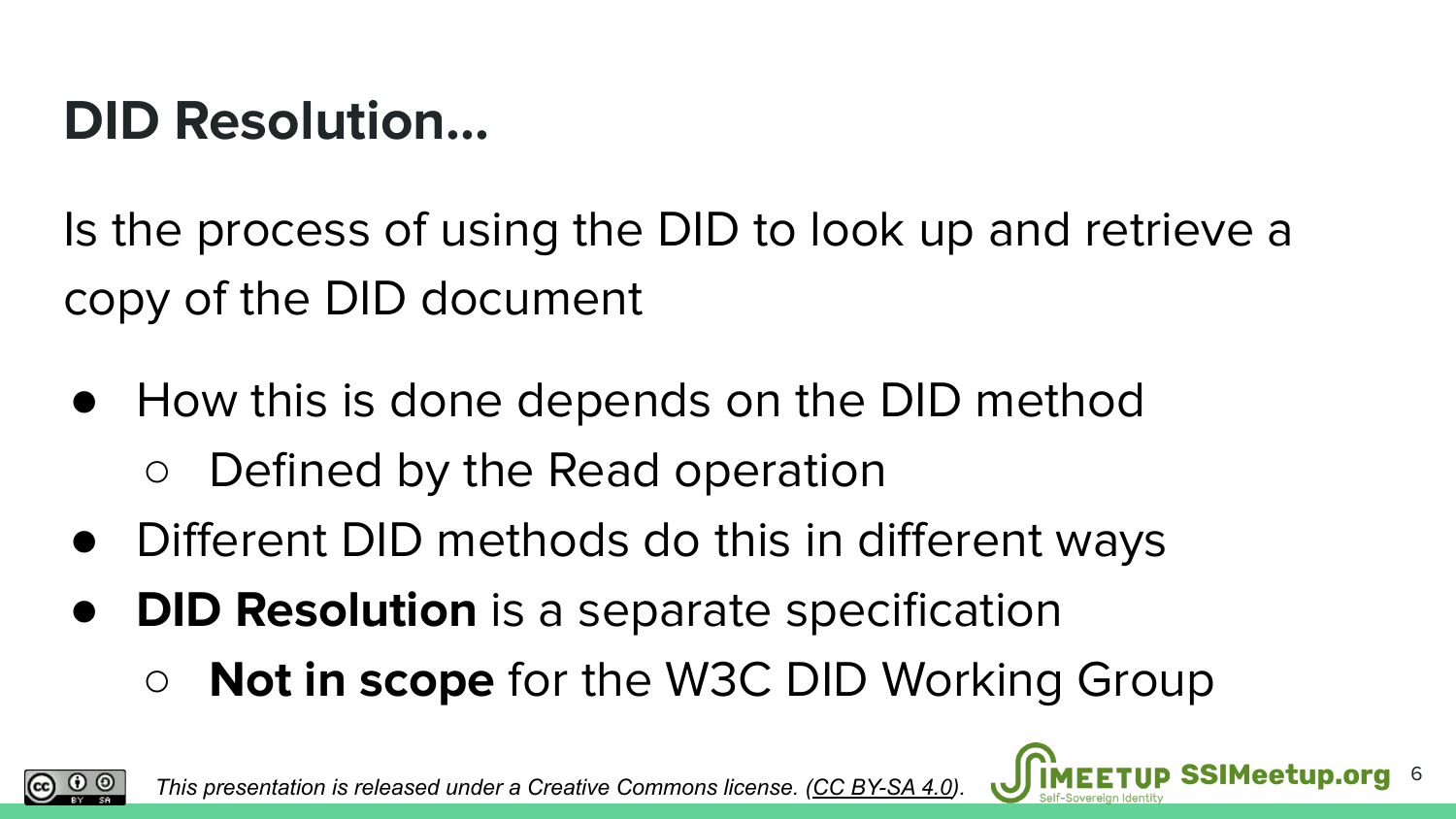## Comparing DIDs with Domain Names

| <b>Decentralized Identifiers (DIDs)</b>                                                               | <b>Domain Names</b>                                                                                               |
|-------------------------------------------------------------------------------------------------------|-------------------------------------------------------------------------------------------------------------------|
| Globally unique                                                                                       | Globally unique                                                                                                   |
| Persistent                                                                                            | Reassignable                                                                                                      |
| Machine-friendly identifiers (i.e., long character<br>strings based on random numbers / cryptography) | Human-readable names                                                                                              |
| Resolvable using different mechanisms defined by<br>the applicable DID method                         | Resolvable using the standard DNS protocol                                                                        |
| Associated data is expressed in DID documents                                                         | Associated data is expressed in DNS zone files                                                                    |
| Fully decentralized namespaces without delegation                                                     | Hierarchical, delegatable namespaces based on<br>centralized root registries for top-level domain<br>names (TLDs) |
| Cryptographically-verifiable                                                                          | Verifiable using DNS security extensions (DNSSEC)                                                                 |
| Fully under the control of the DID controller                                                         | Ultimately controlled by ICANN and the registry<br>operator for each DNS TLD                                      |



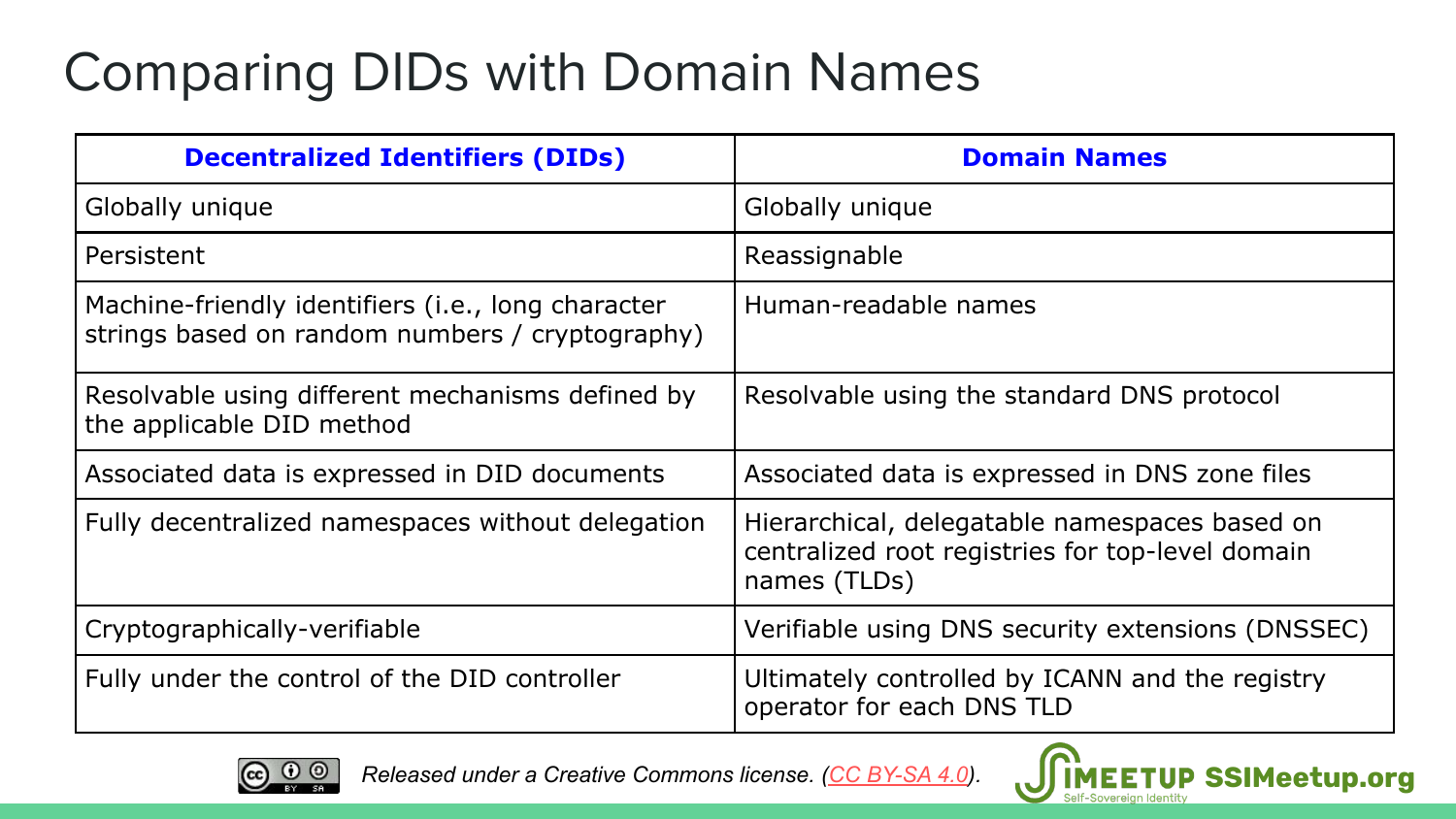#### Comparison with other persistent identifiers



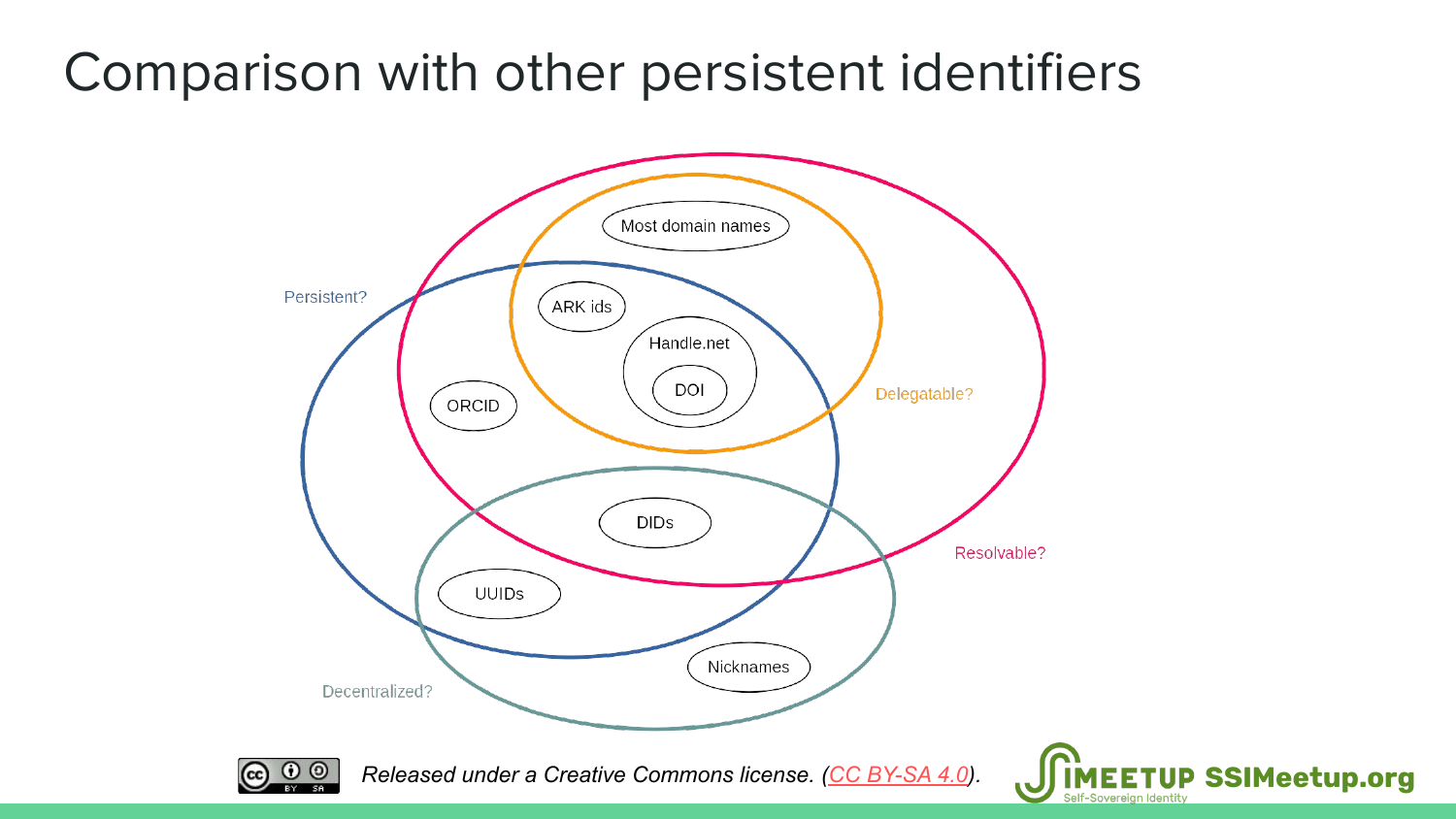- DID Auth
- OIDC SIOP
- Verifiable **Credentials**
- **DIDComm**
- **Agents**

● ...

- **Identity Hubs**
- **Encrypted** Data Vaults

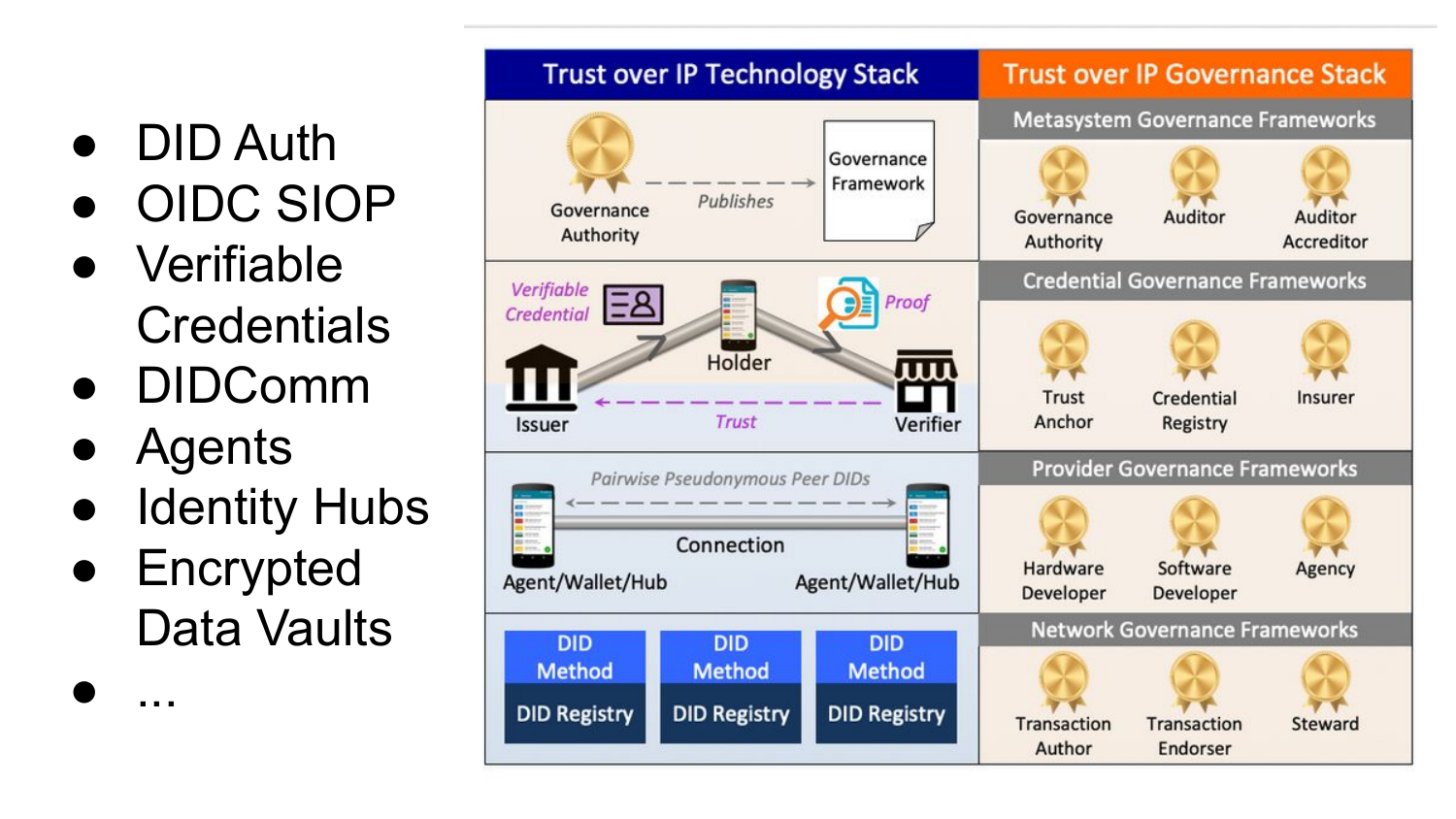## **Amsterdam F2F Topics**

- Major technical topics:
	- DID Document representations
	- Extensibility and interoperability
	- Metadata
	- Matrix parameters
- Additional topics:
	- Security, IoT, spec structure, rubric, use cases
	- Overlap with DID Resolution



**10** *This presentation is released under a Creative Commons license. ([CC BY-SA 4.0\)](https://creativecommons.org/licenses/by-sa/4.0/)*